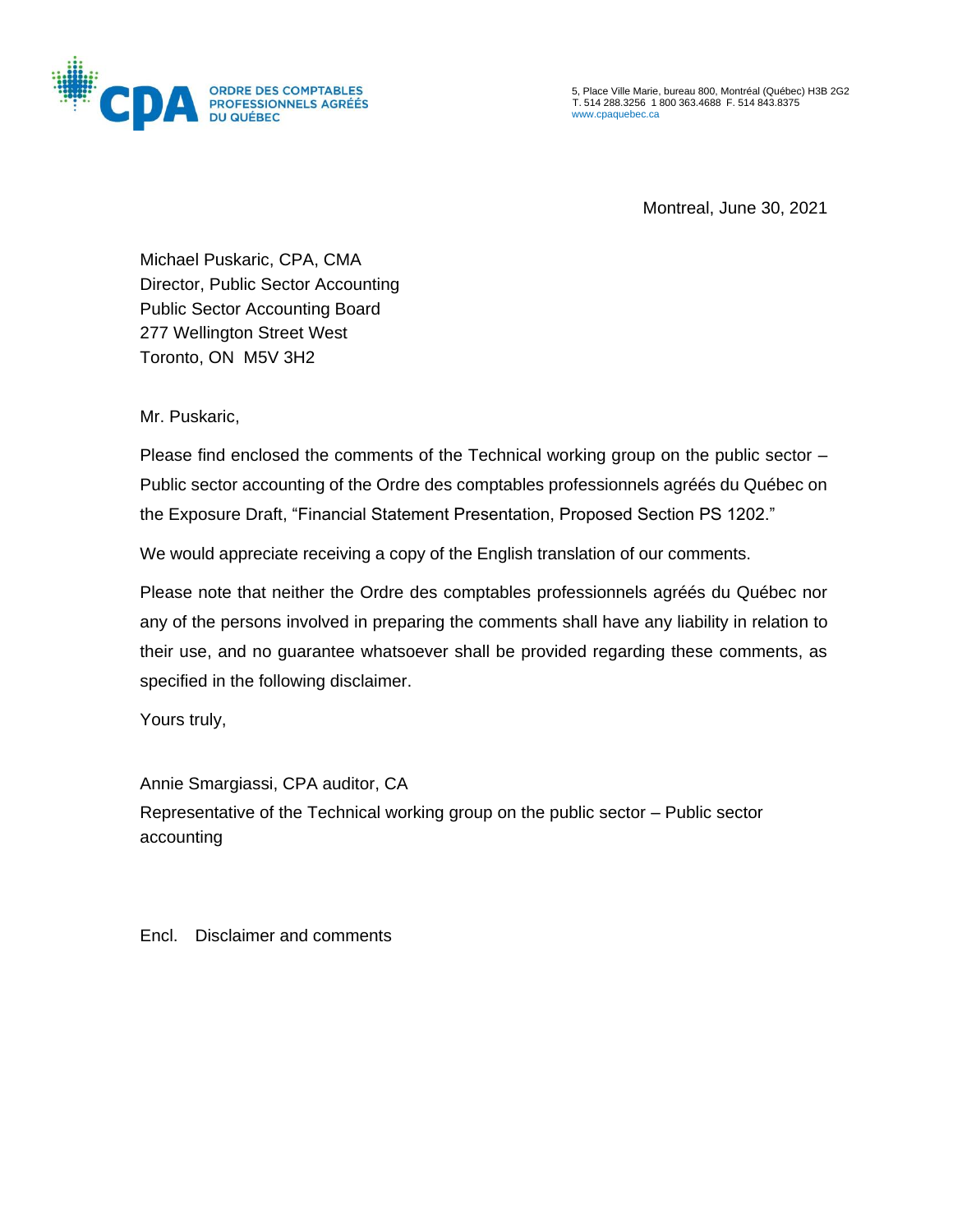#### **DISCLAIMER**

Subject to the conditions described herein, the documents prepared by the working groups of the Ordre des comptables professionnels agréés du Québec (the Order), hereinafter referred to as the "comments," provide the opinion of the groups on statements of principles, consultation papers, associates' drafts and exposure drafts issued by the Accounting Standards Board, Auditing and Assurance Standards Board, Public Sector Accounting Board, Risk Management and Governance Board, and other organizations.

The comments submitted should not be relied upon as a substitute for engagements entrusted to professionals with specialized knowledge in their field. It is important to note that the legislation, standards and rules on which the comments are based may change at any time and that, in some cases, the comments may be controversial.

Neither the Order nor any person involved in preparing these comments shall have any liability in relation to their use, and no guarantee whatsoever shall be provided regarding these comments. The comments are not binding on the members of the Order's working groups or the Office of the syndic in particular.

Users of the comments shall take full responsibility for, and assume all risks relating to, the use of the comments. They agree to release the Order from any claim for damages that could result from a decision they may have made based on these comments. They also agree not to mention the working group's comments in the opinions they express or the positions they take.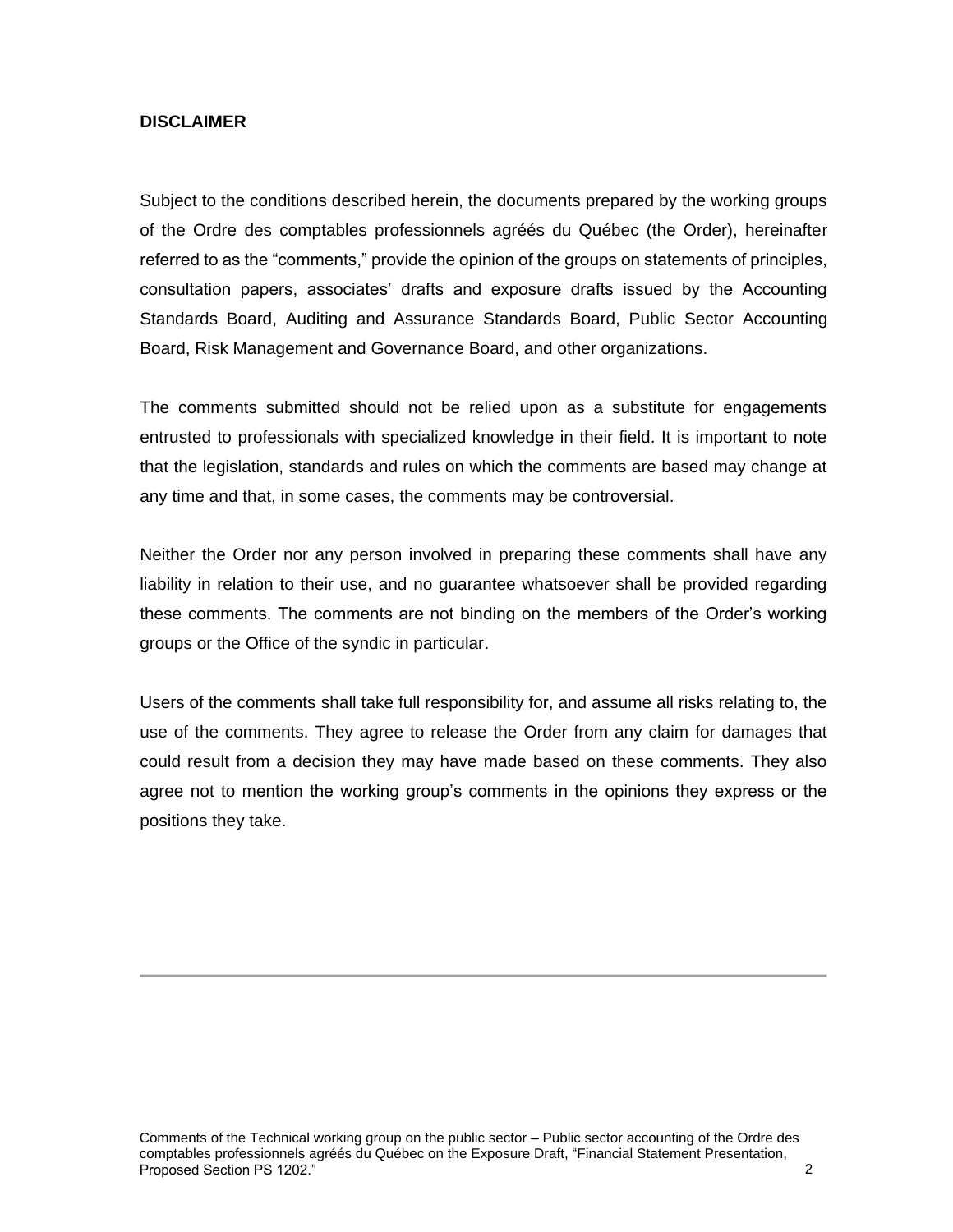# **TERMS OF REFERENCE OF THE WORKING GROUPS**

The terms of reference of the working groups of the Ordre des comptables professionnels agréés du Québec are to collect and channel the views of practitioners and members in business, industry, government and education, as well as those of other persons working in related areas of expertise.

For each exposure draft or other document reviewed, the working group members share the results of their analysis. Consequently, the comments below reflect the views expressed and, unless otherwise specified, all of the working group members agree on these comments.

The Order has not acted upon and is not responsible for the comments expressed by the working groups.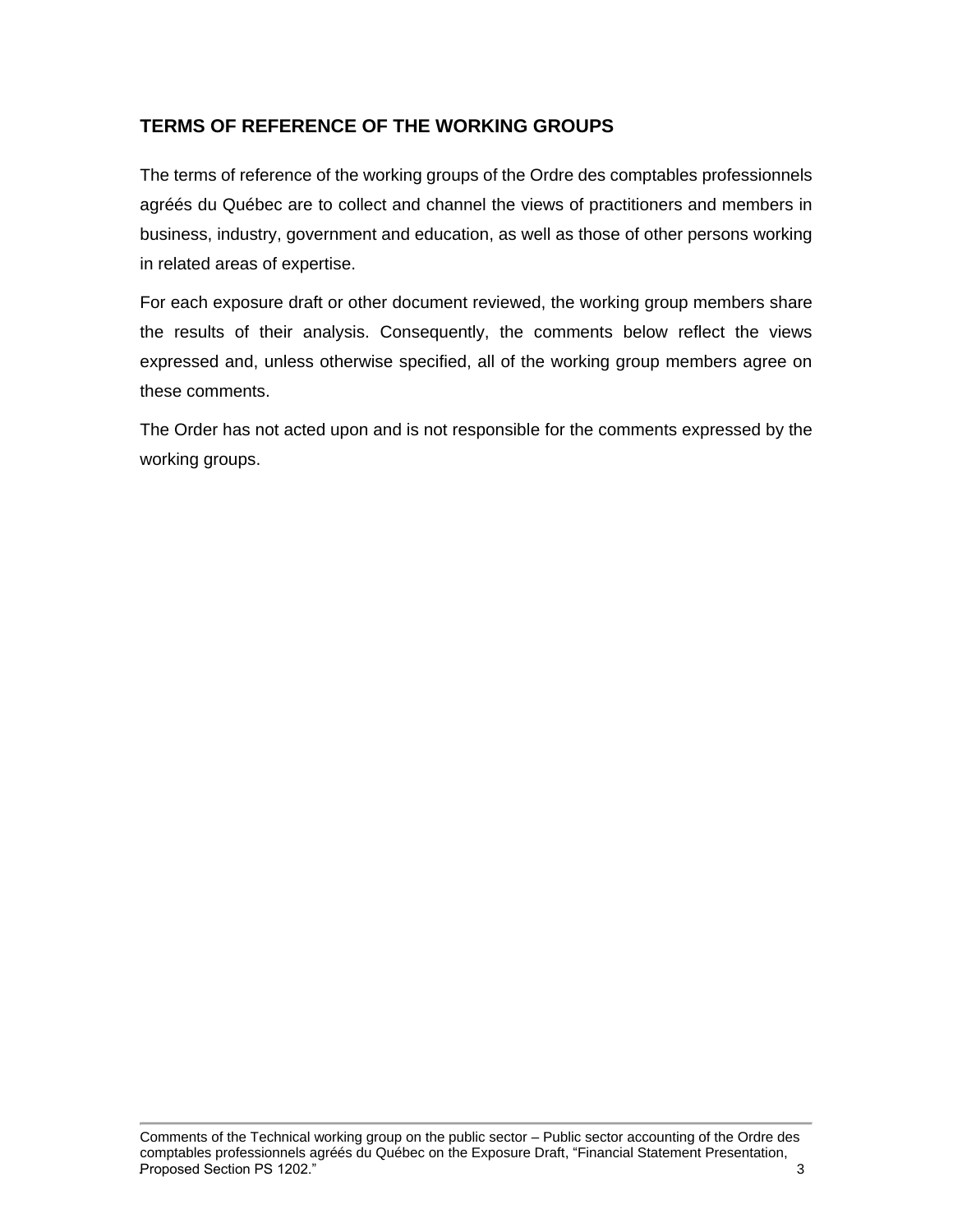# **GENERAL COMMENTS**

Members feel that the proposed changes will require numerous reclassifications and amendments on which public sector entities, many having very little staff, will have to spend much time and effort. Entities required to apply the new financial instrument requirements for fiscal years beginning on or after April 1, 2022 would also have to apply other substantial changes within a two-year span.

Members also feel that the footnotes unnecessarily complicate the proposals. Generally, users of standards material do not look at footnotes when analyzing and implementing a standard. They feel that these items or notes, if considered important for an understanding of the standard, should be explained either in the body of the standard or in the appended application guidance, and not in a footnote.

# **PSAB'S SPECIFIC QUESTIONS**

# *1. Do you agree with the proposed new financial statement presentation standard?*

Members had mixed responses to the question. They made comments and raised issues about certain paragraphs in the proposals, as discussed below.

## **DEFINITIONS**

## *Financial liability and non-financial liability*

First, members feel that including definitions that are different from definitions in other Canadian generally accepted private sector accounting frameworks is an issue in itself. For example, they said that university teaching is based on international standards and that inconsistencies in basic concepts such as definitions in these generally accepted frameworks will lead to misunderstandings in practice and a risk of errors. With respect to members in practice, they must navigate among the frameworks applicable to their varied clientele, and very few specialize in public sector standards. Navigating these different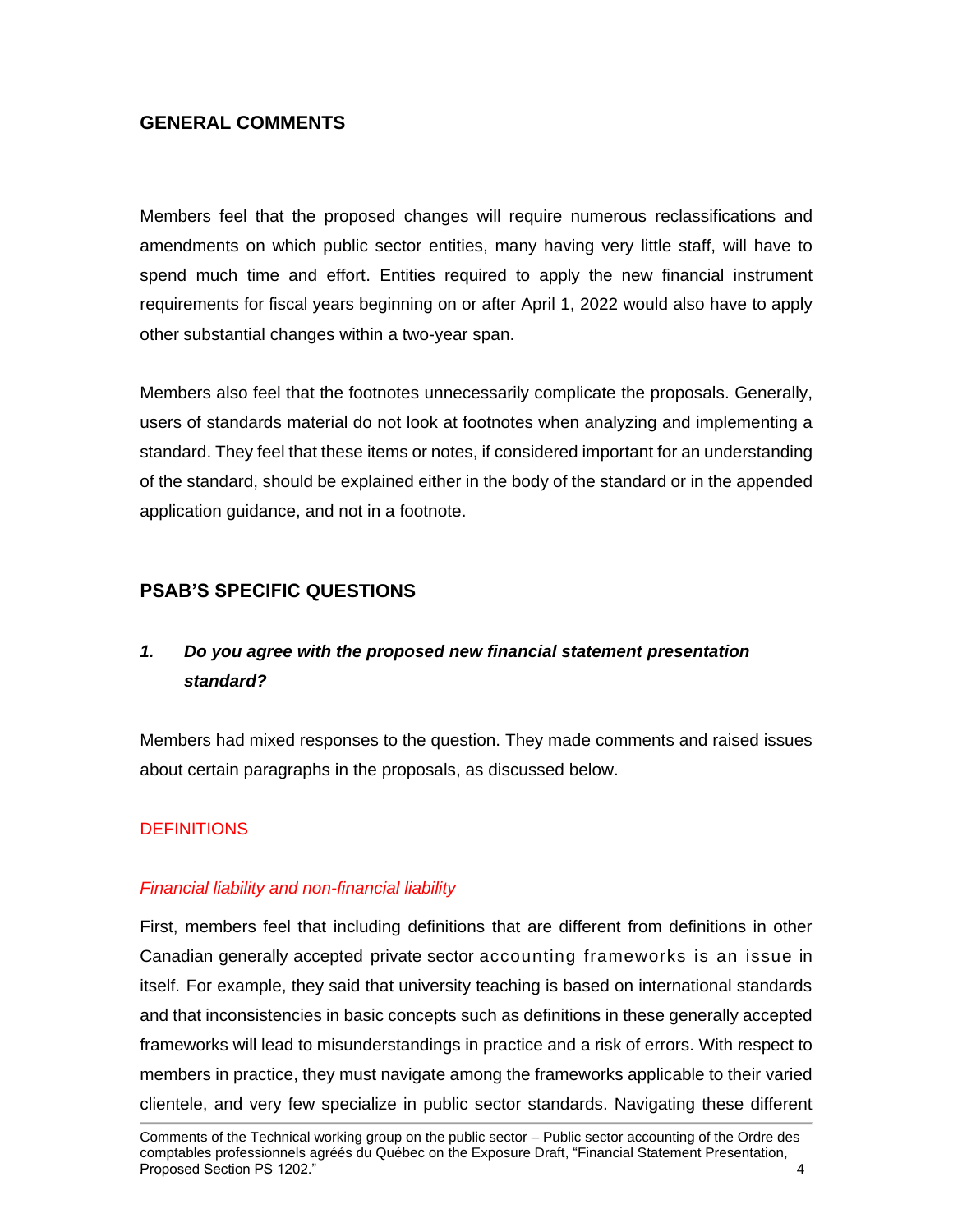frameworks is an issue that is amplified by inconsistency in basic concepts such as definitions.

However, members believe that there must be some differentiation from the private sector and wonder if it would not be better to clarify the differences by using words and expressions that differ from the ones used in private sector accounting frameworks. They explained with an example: the expression "financial instrument liability" in the proposals corresponds to "financial liability" in other Canadian generally accepted accounting frameworks, whereas the expression "financial liability" corresponds to a completely different concept in the proposals. As a result, these concepts are very difficult to understand because the terms used are too similar.

In addition, members are not comfortable with the differences in the definitions of "financial liability" and "non-financial liability," the first being based on the fact that it "**is expected** to be settled using financial assets," whereas the second "**cannot** be settled through the use of financial assets." Members consider that the entity always has discretion to settle a liability using financial assets or not, and that, over time, such decisions can change from the initial plans. They believe that the definition of a non-financial liability should be more consistent with the definition of a financial liability, and suggest changing the definition as follows:

Non-financial liability: liability that cannot be settled that is expected to be settledthrough the use of financial assets but only through the use of non-financial assets or economic resources excluded from recognition as noted in paragraph PS 1202.071. A non-financial liability does not represent a future financial resource requirement. Non-financial liabilities include but are not limited to non-financial performance obligations.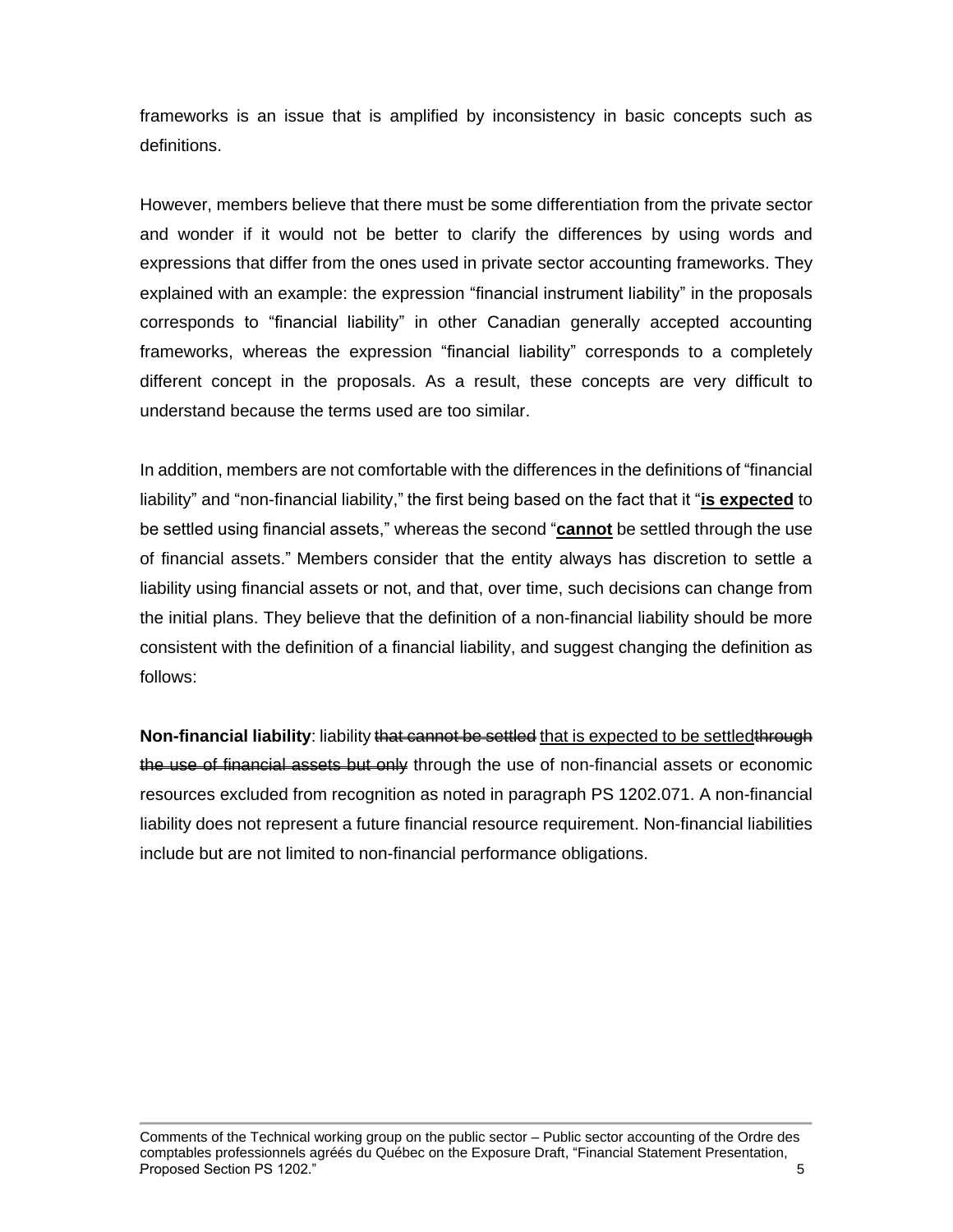Members also analyzed their understanding of the definition and the proposed concept with the explanations and examples in the appendices to the Exposure Draft. They wondered about "unearned revenue" presented in financial liabilities in these examples. In their view, unearned or deferred revenue is not typically settled using financial assets, but through one or more non-financial performances. They do not understand why these items were not presented in non-financial liabilities rather than in financial liabilities.

## GENERAL PRESENTATION PRINCIPLES

#### *Fair presentation*

In their comment letter on the Conceptual Framework Exposure Draft, sent separately from this letter, members said they were not comfortable with the proposals in paragraph 10.25 of the Conceptual Framework. Under this paragraph, a public sector entity must disclose whether certain additional information presented in the financial statements is or is not in compliance with the applicable accounting framework, and this requirement was carried forward to paragraph .020 of proposed Section PS 1202.

Below they have reproduced their comments on the Exposure Draft on the Conceptual Framework:

"Members disagree with the guidance in paragraph 10.25. The requirement to disclose whether information in the financial statements is or is not in compliance with the standards is not the responsibility of the entity preparing the financial statements and should not be included in the conceptual framework of the accounting standards. This is the responsibility of the auditor, who will determine the impact of the non-compliance and report the conclusion in the audit report. Instead, members suggest adding to Chapter 7, Financial Statement Information: Qualitative Characteristics and Related Considerations, the concept of fair presentation found in IFRS (specifically IAS 1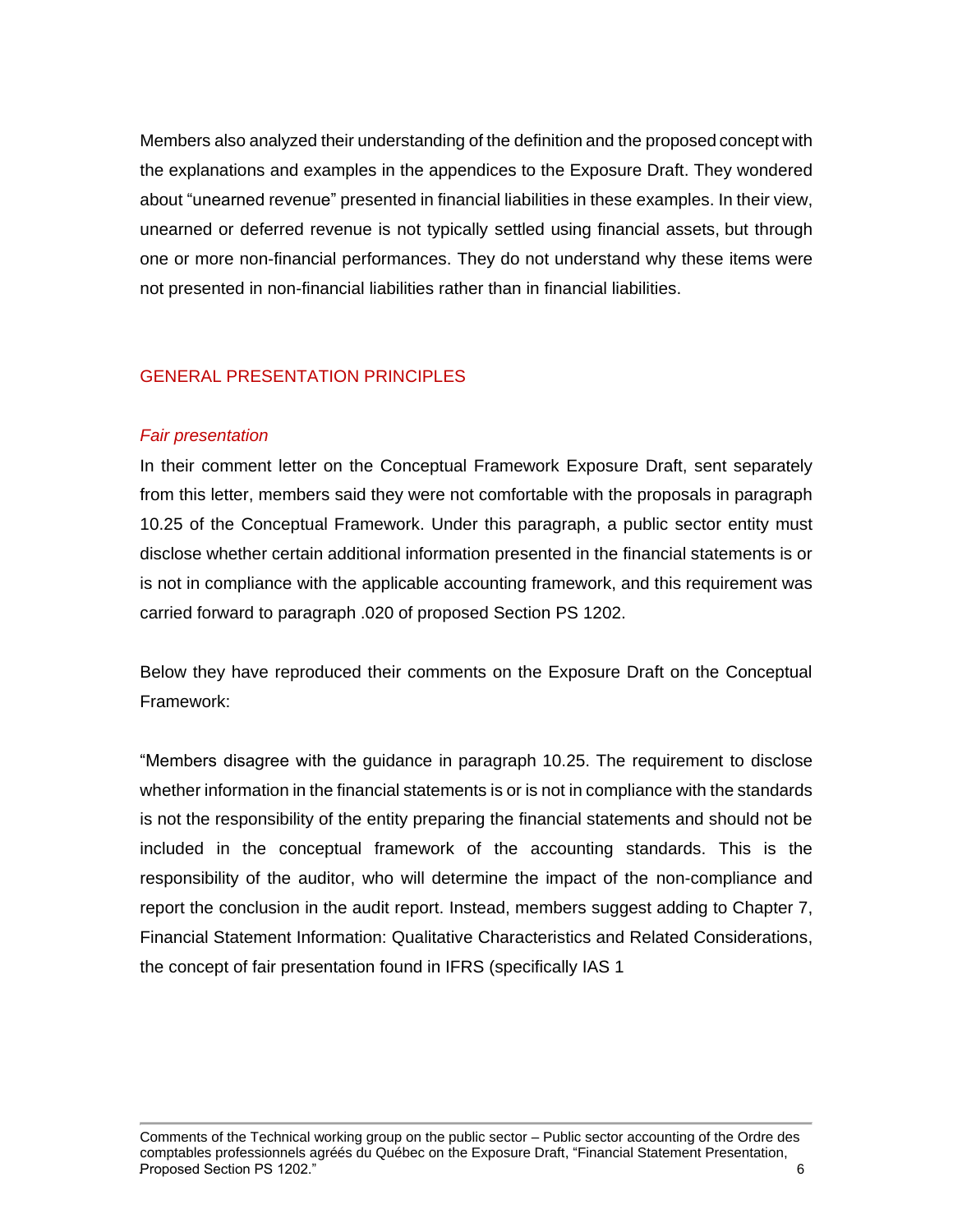*Presentation of Financial Statements*), paragraphs of which are reproduced below. However, they admitted that they have never encountered this situation in practice.

- *19* In the extremely rare circumstances in which management concludes that compliance with a requirement in an IFRS would be so misleading that it would conflict with the objective of financial statements set out in the *[Conceptual](https://www.knotia.ca/knowledge/Home.aspx?productid=127) Framework*, the entity shall depart from that requirement in the manner set out in paragraph [20](https://www.knotia.ca/knowledge/Home.aspx?productid=127) if the relevant regulatory framework requires, or otherwise does not prohibit, such a departure.
- *20* When an entity departs from a requirement of an IFRS in accordance with paragraph [19,](https://www.knotia.ca/knowledge/Home.aspx?productid=127) it shall disclose:
	- *(a)* that management has concluded that the financial statements present fairly the entity's financial position, financial performance and cash flows;
	- *(b)* that it has complied with applicable IFRSs, except that it has departed from a particular requirement to achieve a fair presentation;
	- *(c)* the title of the IFRS from which the entity has departed, the nature of the departure, including the treatment that the IFRS would require, the reason why that treatment would be so misleading in the circumstances that it would conflict with the objective of financial statements set out in the *[Conceptual](https://www.knotia.ca/knowledge/Home.aspx?productid=127) Framework*, and the treatment adopted; and
	- *(d)* for each period presented, the financial effect of the departure on each item in the financial statements that would have been reported in complying with the requirement.

Members also feel that additional disclosures outside the requirements of the applicable accounting framework should be discussed, and guidance included to the effect that such information is not required and is not part of the financial statements*.*"

They recommend that paragraph .020 of proposed Section PS 1202 take these considerations into account.

## *Materiality*

Members agree with the concept, but would have preferred to see materiality either included in the definitions, as in paragraph 1.7 of IAS 1, or that reference be made to paragraphs 7.40 to 7.44 of the Conceptual Framework.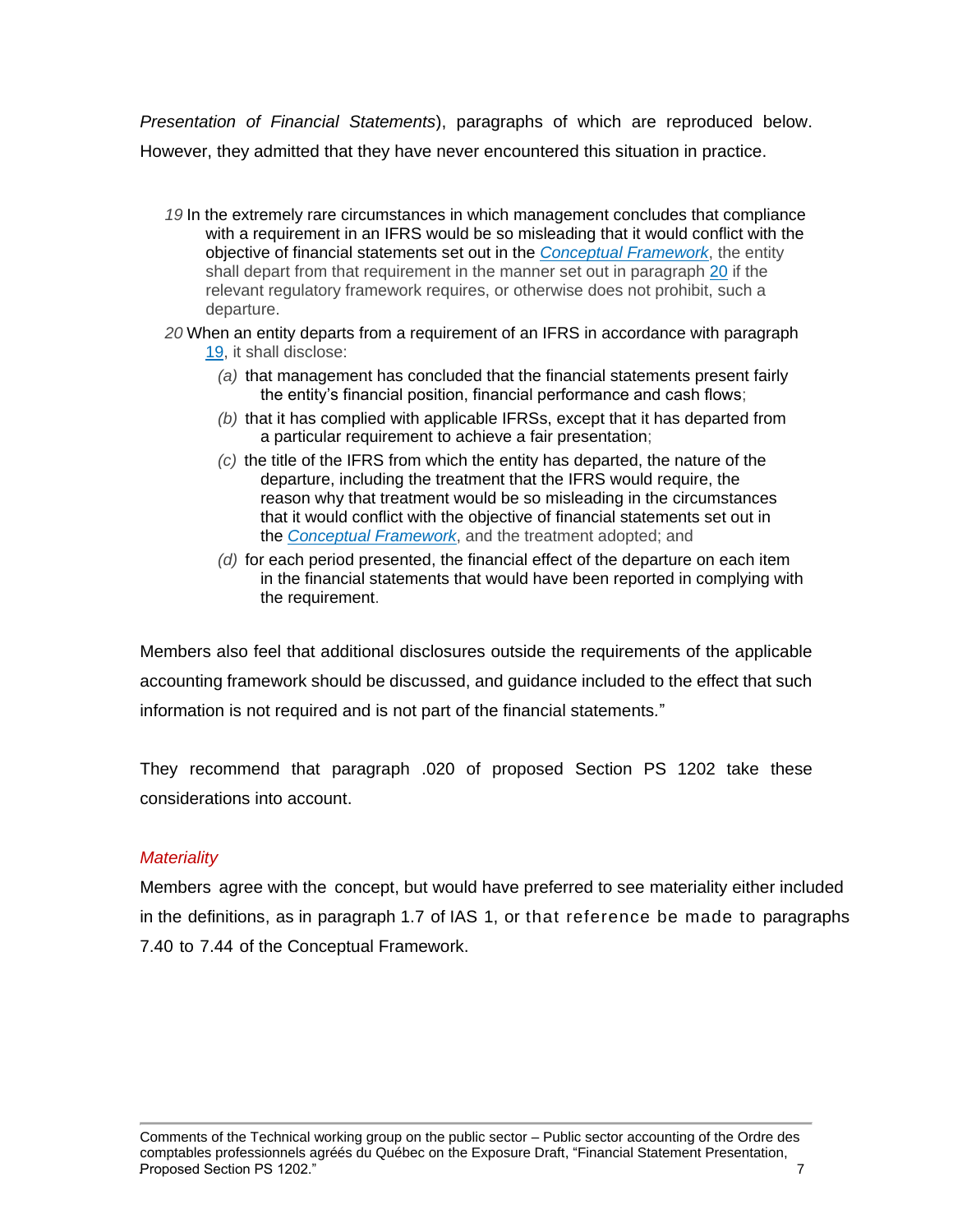#### *Aggregating*

Members feel that the last sentence in paragraph .032 is confusing in view of the concept of "materiality" in paragraph .031. According to the concept in paragraph .031, immaterial items do not normally require additional note disclosures. For members, this last sentence of paragraph .032 could compromise the usefulness of additional information and needlessly multiply note disclosures on immaterial items.

# MEETING THE FINANCIAL STATEMENT OBJECTIVES

## *Statement of financial position*

Members noted that the section on the statement of financial position repeatedly refers to the Conceptual Framework. The proposed new Conceptual Framework states that this framework is not part of GAAP. Thus, the reference to this framework is confusing and members wonder which takes precedence: the Conceptual Framework or the presentation standard?

Furthermore, members are aware that national and international discussions on the recognition of natural assets are underway and feel that PSABshould undertake a project or discussions along these lines. According to members, paragraphs .071 and .072 may have to be amended in the near future.

#### *Statement of financial position – Financial and non-financial liabilities*

Members feel that the notion of non-financial liability in the public sector, which differs from the notion in other Canadian accounting frameworks, is difficult to understand with the examples in paragraphs .081 to .083 and the model statements of financial position in the appendices. In their view, the proposed standard provides neither an example nor an explanation of when unearned revenue would be presented as part of non-financial liabilities and they feel this is needed to fully understand the concepts. Members provided examples of situations (below) in which they find it difficult to conclude that there is a financial liability:

Comments of the Technical working group on the public sector – Public sector accounting of the Ordre des comptables professionnels agréés du Québec on the Exposure Draft, "Financial Statement Presentation, .Proposed Section PS 1202." 8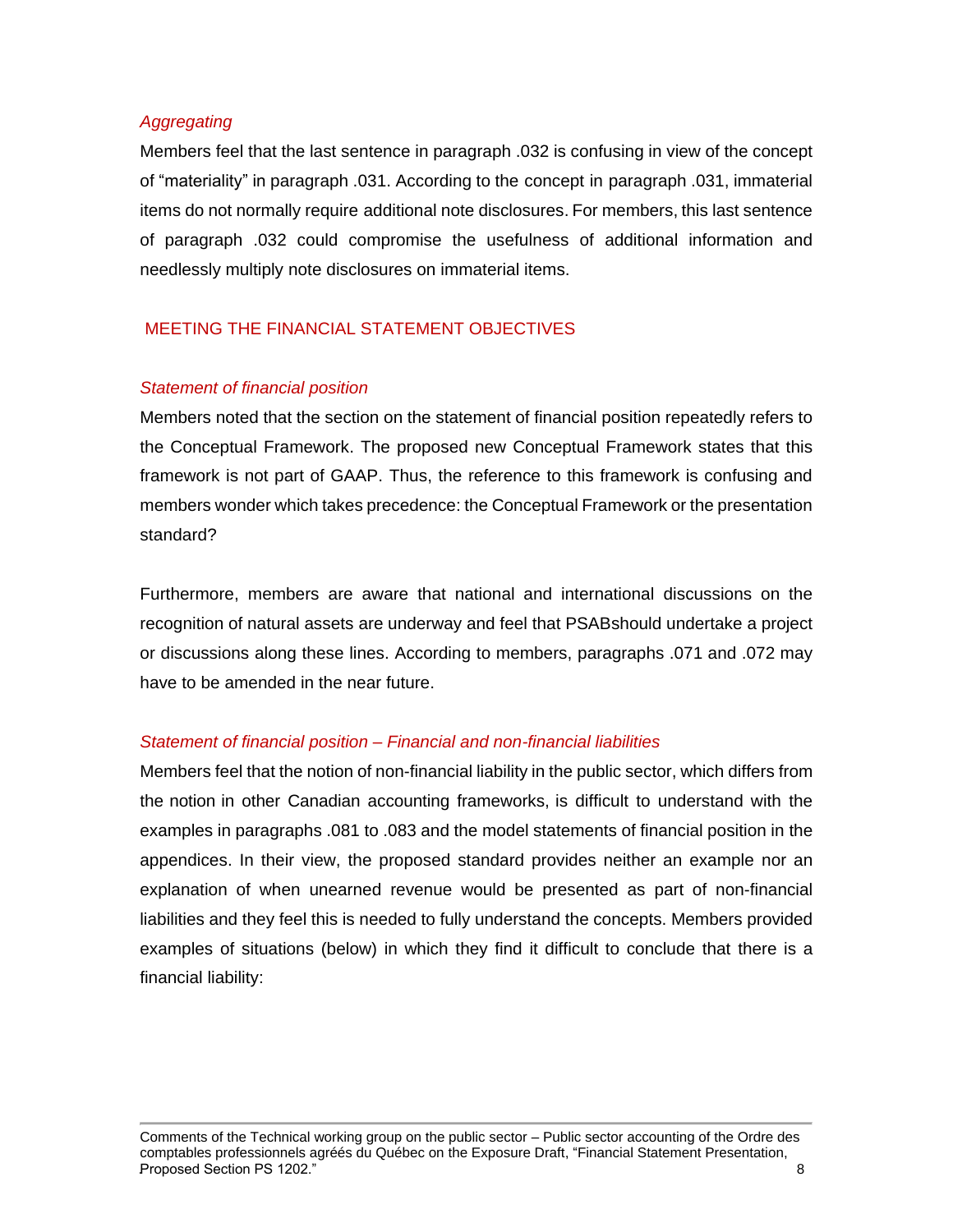- A municipality rents a piece of land to a soccer club for rent paid at the beginning of the lease agreement. Soccer lessons are also offered by the municipality. In this situation, members would have concluded that the provision of services under the agreement would be a settlement using non-financial assets, which for them means recognizing a non-financial liability. According to the members, under proposed paragraphs .081 to .084 and paragraph .086, a financial liability would be presented instead. This does not seem logical to them.
- A public sector organization offers yoga classes. Fees collected upon registration are deferred and recognized in revenue over time. For members, the provision of services would not mean the obligation is settled using financial assets, but rather using non-financial assets such as capital assets. Here too, the wording of paragraphs .081 to .083 and paragraph .086 does not help to clarify the differences between a financial and non-financial liability.
- Also, in the view of members, not all amounts collected are refundable customer deposits and not all performance obligations are financial obligations.

They think that the requirements and examples, along with the related explanations, should be reviewed and clarified.

Members also raised questions about subparagraph .087(c). They wonder what they should refer to in this type of situation. They feel that this subparagraph brings even more into question the treatment of a liability partially settled in cash.

## *Statement of net financial assets or net financial liabilities*

First, members feel that the requirement in paragraph .102 has no place in a financial statement as such. Normally, elements of financial statements are neither explained in the financial statements themselves nor in note disclosures because users are supposed to be sophisticated users. If this element has to be explained, others might have to be as well. They also feel that this requirement might weigh down the statement and end up being nothing more than a boilerplate note adding little value. If PSAB decides to retain the requirement, they suggest that the explanations rather be presented in the notes to the financial statements. Members feel that other information not required by the proposals would be more useful, for instance, significant judgments underlying the application of the standards.

Comments of the Technical working group on the public sector – Public sector accounting of the Ordre des comptables professionnels agréés du Québec on the Exposure Draft, "Financial Statement Presentation, .Proposed Section PS 1202." 9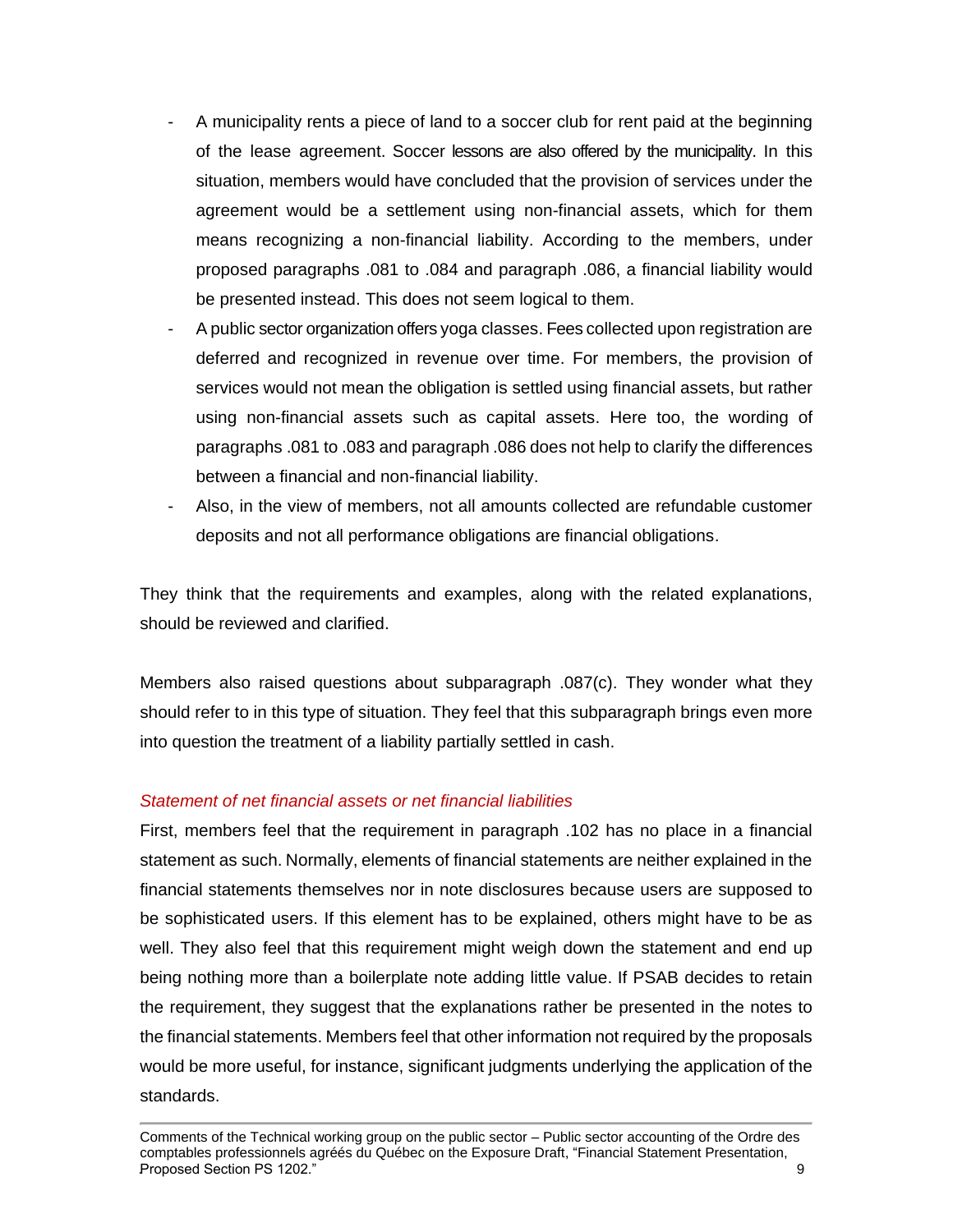Members believe that the terminology used for the statement of change in net financial assets or net financial liabilities may create confusion with the statement of net financial assets or net financial liabilities and the statement of changes in net assets or net liabilities. This optional statement may be misunderstood by users in general and confused with the statement of changes in net assets or net liabilities. Members feel that moving towards a model that differs from the basic IFRS reporting model increases the risk of misunderstanding.

#### *Statement of operations*

Members noted that the terminology for the statement of operations has been changed since the Statement of Concepts, and said that paragraph .115 should be amended accordingly. Thus, "statement of surplus or deficit" should be replaced by "statement of operations."

Members feel that a situation very common to many public sector entities, including public sector NFPOs, was left out of paragraphs .117 to 121 of the proposals. Indeed, if an organization only has a single function or program, the statement of operations should, they feel, be presented directly by object. Presentation by program in the statement of operations and presentation of expenses by object in note disclosures are inappropriate in these circumstances, which should be analyzed in the proposals.

#### *Statement of changes in net assets or net liabilities – Share capital*

Members consider that the title of this section and the wording used in the financial statement should specify that this is **issued** share capital. There is a fundamental difference between issued capital and authorized capital and members think it is important to clearly specify this fact in all paragraphs in this section and in the financial statement itself.

Comments of the Technical working group on the public sector – Public sector accounting of the Ordre des comptables professionnels agréés du Québec on the Exposure Draft, "Financial Statement Presentation, **Proposed Section PS 1202."** 10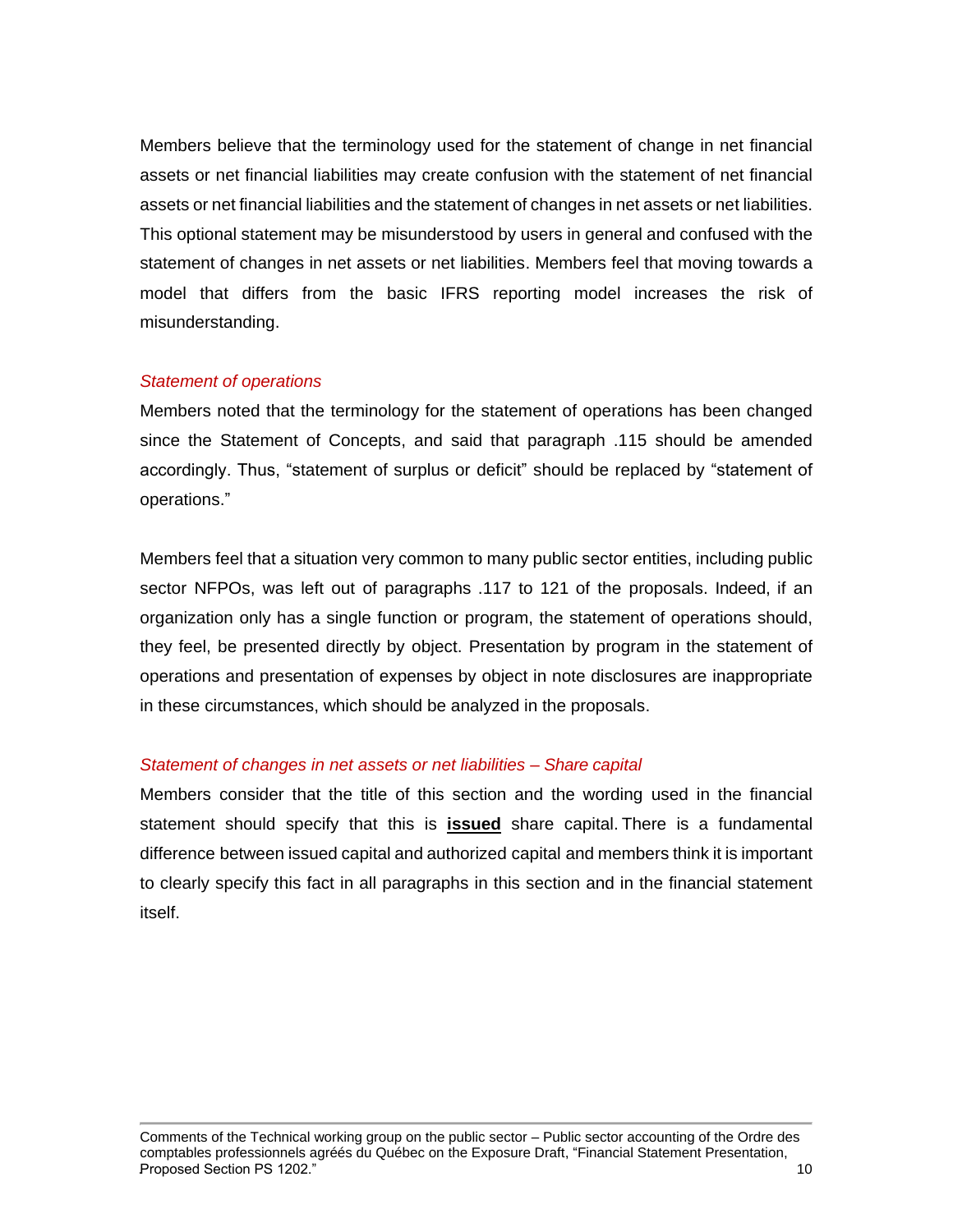In response to paragraph BC.145 of the Basis for Conclusions, members feel that it should not be difficult to distinguish issued share capital from seed capital funds for public sector organizations.

#### *Option to report the reasons for the change in net financial assets or net financial liabilities*

Members consider that additional information not required by an accounting framework is seldom presented in practice in the financial statements. Also, according to them, nowhere do the standards prohibit the inclusion of additional information if it improves users' understanding of the statements. Therefore, they think that paragraphs .152 and .153 should be removed.

If PSAB retains these paragraphs and the option of presenting a schedule of changes in net financial assets or net financial liabilities, members feel that additional, more detailed explanations should be provided on the presentation of comparatives, specifically because this schedule is optional. Members are unsure whether the schedule should only show amounts for the current period or amounts for the current period and comparative figures, and whether paragraph .033 applies in this context.

#### *Statement of cash flow*

According to members, the objective of paragraph .165 is not achieved if the indirect method is used. They also feel that this is the most commonly used method in practice. They think this paragraph is unnecessary.

They also disagree with the example of transfer payments quoted in paragraph .167(g) because, in their view, it is impossible to conclude that past transfer payments can be used to predict future cash flows.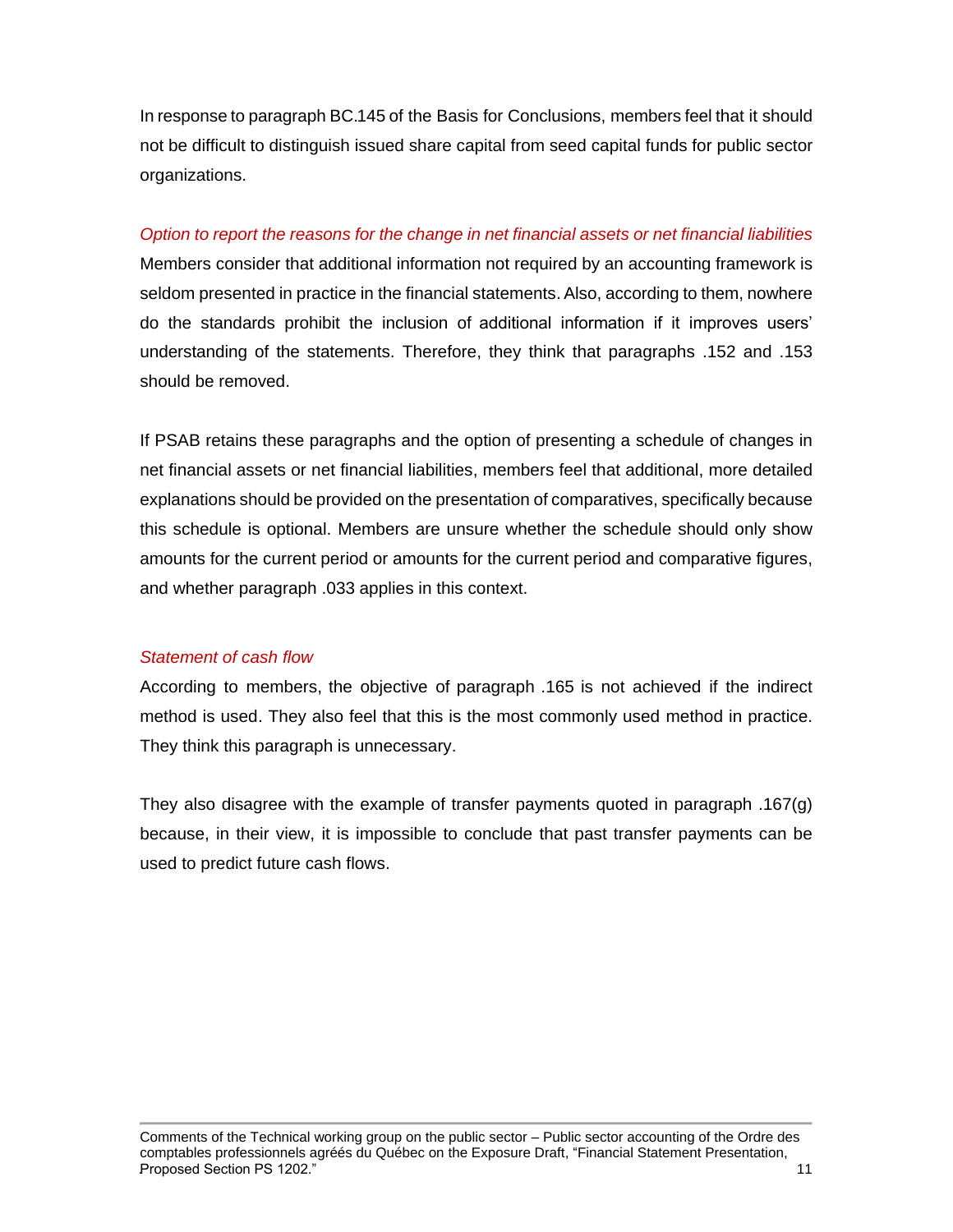Members questioned the reason for the requirement in paragraph .170, i.e. additional disclosure on the difference between interest expense or revenue and cash flows arising from interest. They said that there are many other items for which the amount recognized in income differs from the amount presented in the statement of cash flow, and they question why this requirement should exist solely for interest. Members think this requirement should be removed.

Members wondered about the scope of paragraph .176. They are unclear as to whether the first sentence in this paragraph refers to financing and fundraising activities as organized by not-for-profit organizations, or rather to financing activities that are normally presented in a separate section of the statement of cash flow. In general, public sector entities other than public sector NFPOs do not carry out financing activities, but present financing activities in their statement of cash flow. They feel that the choice of words and expressions is key to a good understanding.

Members noted differences from IPSAS in statement of cash flow disclosures and would like to know why these differences were retained in the proposals because, in their view, these disclosures should have been included in the proposed section. For example, IPSAS 2 – *Cash flows statements*, requires that cash flows relating to foreign currencies be presented separately in the statement of cash flow (paragraphs .36 to .39). Similarly, IPSAS 2 requires separate presentation of cash flows from interest, dividends and other distributions (paragraphs .40 to .43).

Members also noted diversity in practice relating to the sections under which certain cash flows are presented and feel that diversity in practice indicates a need to add clarifications to the proposed chapter. The differences noted are as follows:

• For cash flows from partnerships, some include them under the "investing" heading while others use "financing";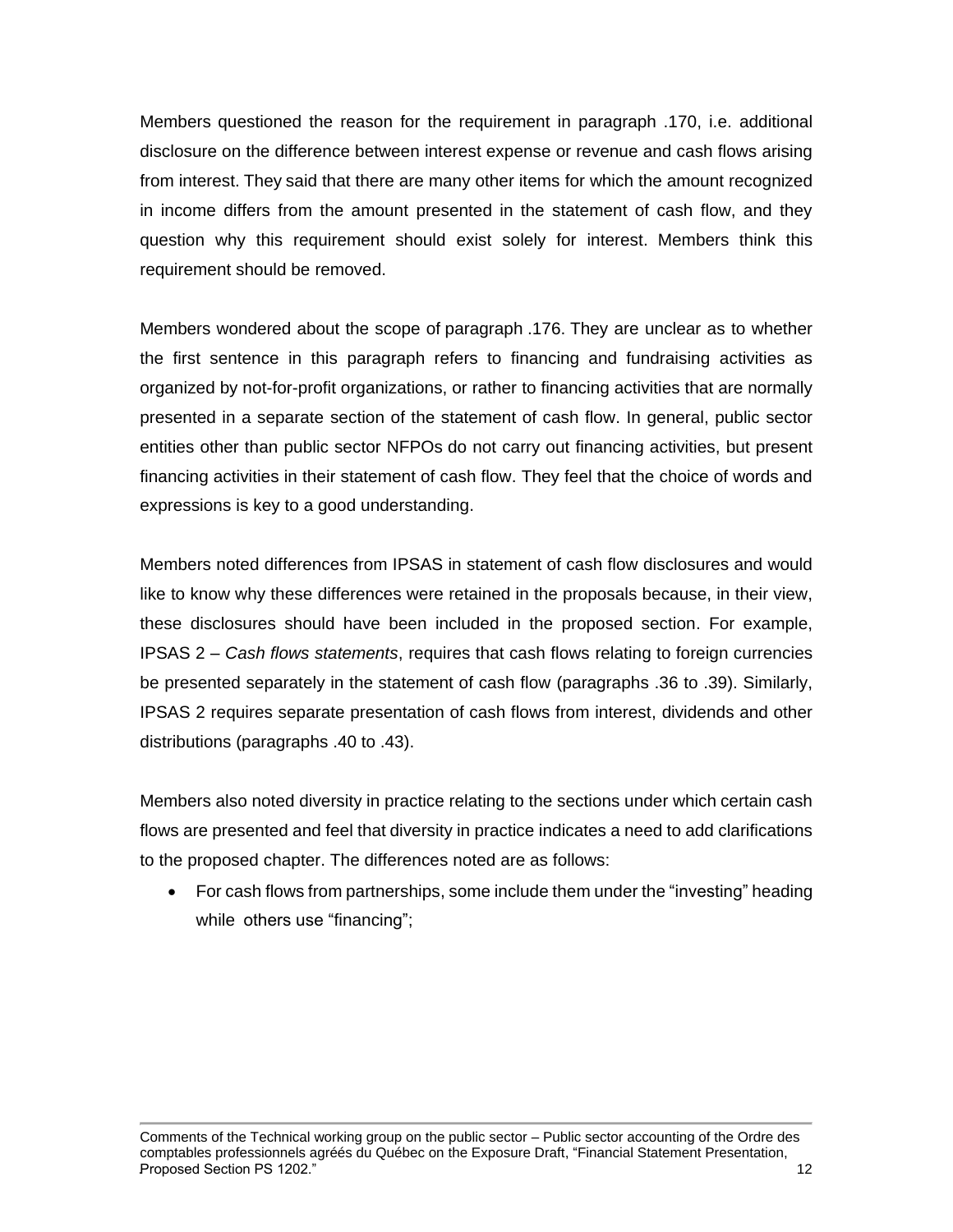• Some present reserved or restricted cash amounts in cash and cash equivalents, whereas others present them as investing activities.

## *Disclosing non-compliance with financial authorities*

Members consider that the financial statements are not the right place to indicate whether economic resources entrusted to a public sector entity have been managed in compliance with financial authorities. In their view, the conclusion does not necessarily impact the financial statements as such. Thus, they consider that paragraphs .202 to .204 of the proposals should be removed. They refer to the comments they made in their response to the Exposure Draft on the Conceptual Framework, reproduced below:

> *"….* a number of non-compliance disclosures are found in annual reports or MD&As, but not in the financial statements themselves. Members provided examples of situations that do not affect the financial statements per se, including appropriations approval, situations in which an entity presents a deficit even though this type of entity is prohibited by law from running a deficit, and overspending during the year which is settled by year-end.

> Assurance standards also provide for specific compliance engagements and reports to be issued in situations where an authority requests an auditor to provide an opinion on compliance.

> In view of these issues, members believe that only legislative authorities applicable to financial statements should be covered in this Chapter, specifically in paragraphs 3.29 and 3.30…*"*

## REPORTING ON FUNDS AND RESERVES

Some members wonder if it is worth keeping Public Sector Guideline (PSG) 4 Funds and Reserves. They feel that if the requirements of proposed Section 1202 allow relevant subtotals to be presented in the financial statements, there is no need to maintain PSG-4 in effect or to prohibit certain presentations. These members recommend adjusting PSG-4 as the strategy for GNFPOs evolves.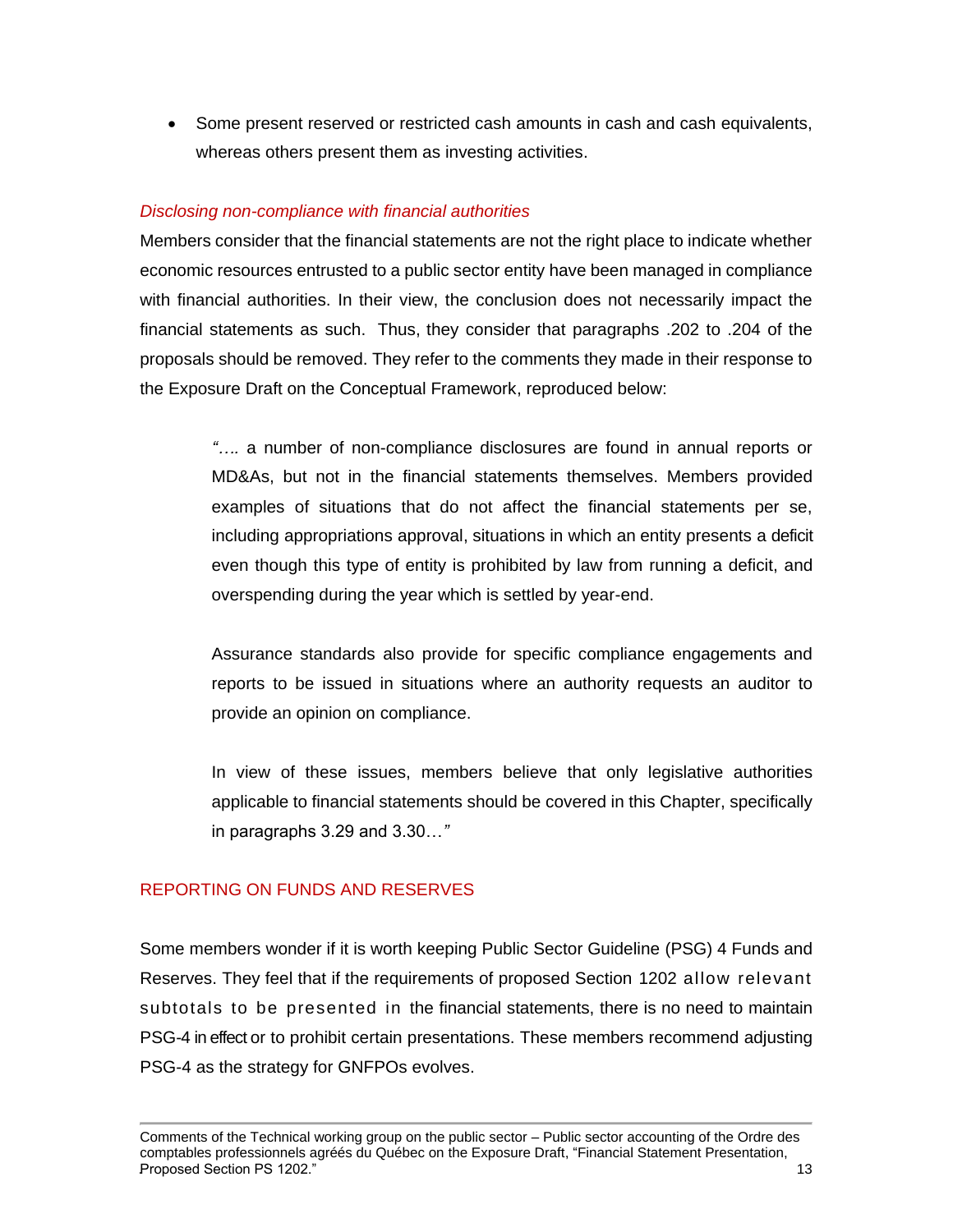Other members feel that caution should be used when it comes to presenting subtotals in the financial statements and that these statements should not present non-GAAP measures. These members say that certain reserves and internal restrictions often attract media attention. They are concerned that having too many subtotals may impair users' understanding of the financial statements.

# APPENDICES – ILLUSTRATIVE FINANCIAL STATEMENTS

According to members, the examples in the appendices are all too similar.

They would have liked these examples to contain other items such as:

- A note in situations where a budget is not presented;
- Other disclosures required in the statement of cash flow;
- Unearned revenue classified in non-financial liabilities;
- Externally restricted assets other than perpetual endowments, which should be classified in non-financial assets;
- Non-financial liabilities to be settled by other than financial assets.

They would also have liked Appendix F to include figures (as in Appendices A to E), to help them understand the relationships between the schedules.

Comments of the Technical working group on the public sector – Public sector accounting of the Ordre des comptables professionnels agréés du Québec on the Exposure Draft, "Financial Statement Presentation, **Proposed Section PS 1202."** 14